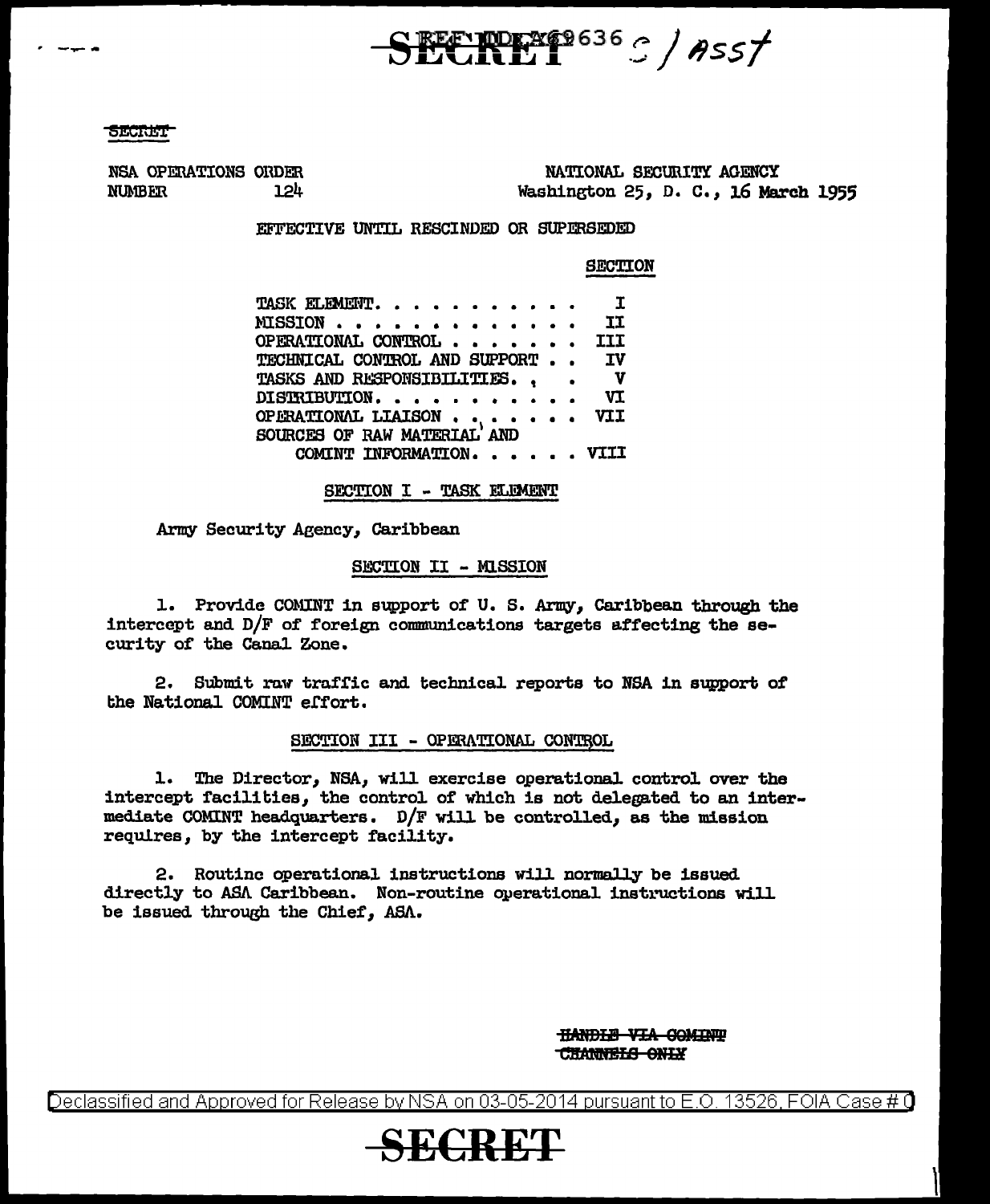**SICRET** 

NSA OPERATIONS ORDER NUMBER 124

16 March 1955

3. Detailed instructions concerning the routine functioning of intercept control are contained in appropriate NSA Circulars (50-series).

# SECTION IV - TECHNICAL CONTROL AND SUPPORT

1. Technical control will be exercised by the Director. NSA.

2. Technical control instructions will be issued directly to ASA Caribbean.

3. Technical support will be provided by NSA and by other designated sources.

### SECTION V - TASKS AND RESPONSIBILITIES

1. Intercept

'a. Intercept forcign communications activity in the Caribbean area with the aim of identifying illicit transmissions.

b. Perform such direction finding as may be required in support of the mission referred to in paragraph l.a. above.

c. Record and forward all intercepted traffic to NSA, with information copy to ASAW, in the form specified.

### 2. Traffic Analysis

a. Perform traffic analysis required for local intercept control, and for processing of intercepted raw material.

b. Maintain TEXTA and other technical data provided by NSA.

c. Perform traffic analysis of such communications targets as may be assigned for the purpose of preparing COMINT end-product reports in fulfillment of the assigned COMINT support mission.

### 3. Reporting

a. Technical Reports. Prepare periodic and special technical reports in accordance with ISA Circulars (50-series) or as otherwise specified and provide these reports as designated.

**TIANDIE VIA COMINT** CHANNELS ONLY

 $-2-$ 

SECRET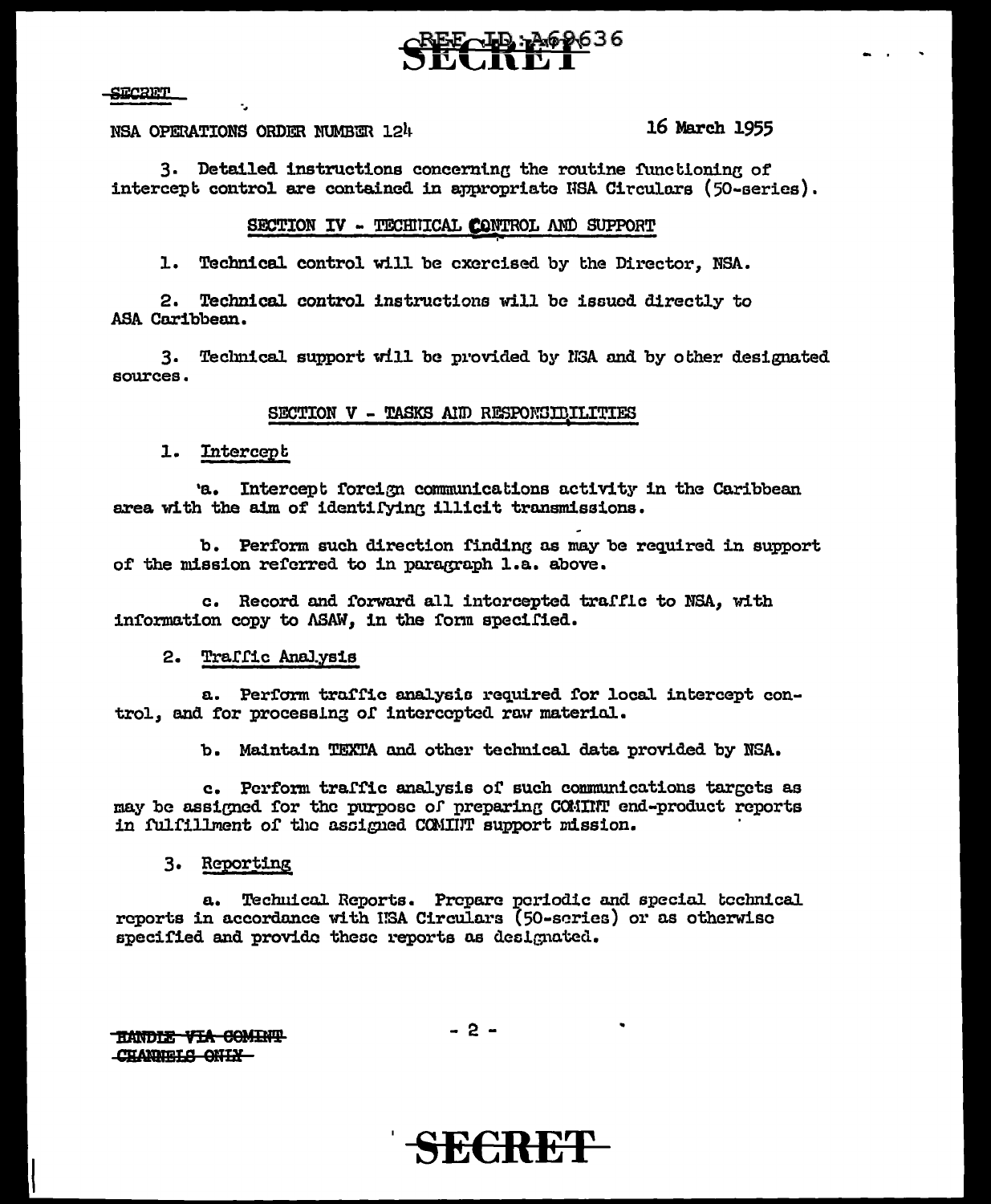# ID:A69636

### **SECRET**

NSA OPERATIONS ORDER NUMBER 124

16 March 1955

- b. COMINT End-product Reports
	- (1) Prepare periodic, special, and spot reports of intercepted communications targets in accordance with NSA Circulars (50-series).
	- (2) Respond, within capabilities, to specific requests received from local commanders.
	- (3) Respond, within capabilities, to emergency requests from local commanders.

Technical data will not be included in COMINT end-product  $\mathbf{c}$ . reports without prior approval of the Director, NSA. No such approval is granted by terms of this order.

### SECTION VI - DISTRIBUTION

1. Technical Reports - Initially the distribution of technical reports will include the following:

- a. NSA
- b. ASA Washington
- 2. COMINT End-product Reports

The following commands or activities are authorized to  $a_{\bullet}$ receive COMINT information:

- $(1)$  NSA
- (2) ASA Washington
- $(3)$  SSO, CINCARIB
- $(4)$  SSO, USARCARIB
- (5) SSO, Hq., Strategic Air Command
- (6) SSO, Hq., Air Defense Command

**HANDLE VIA COMINT** CHANNELS ONLY

 $-3 -$ 

**ECREP**